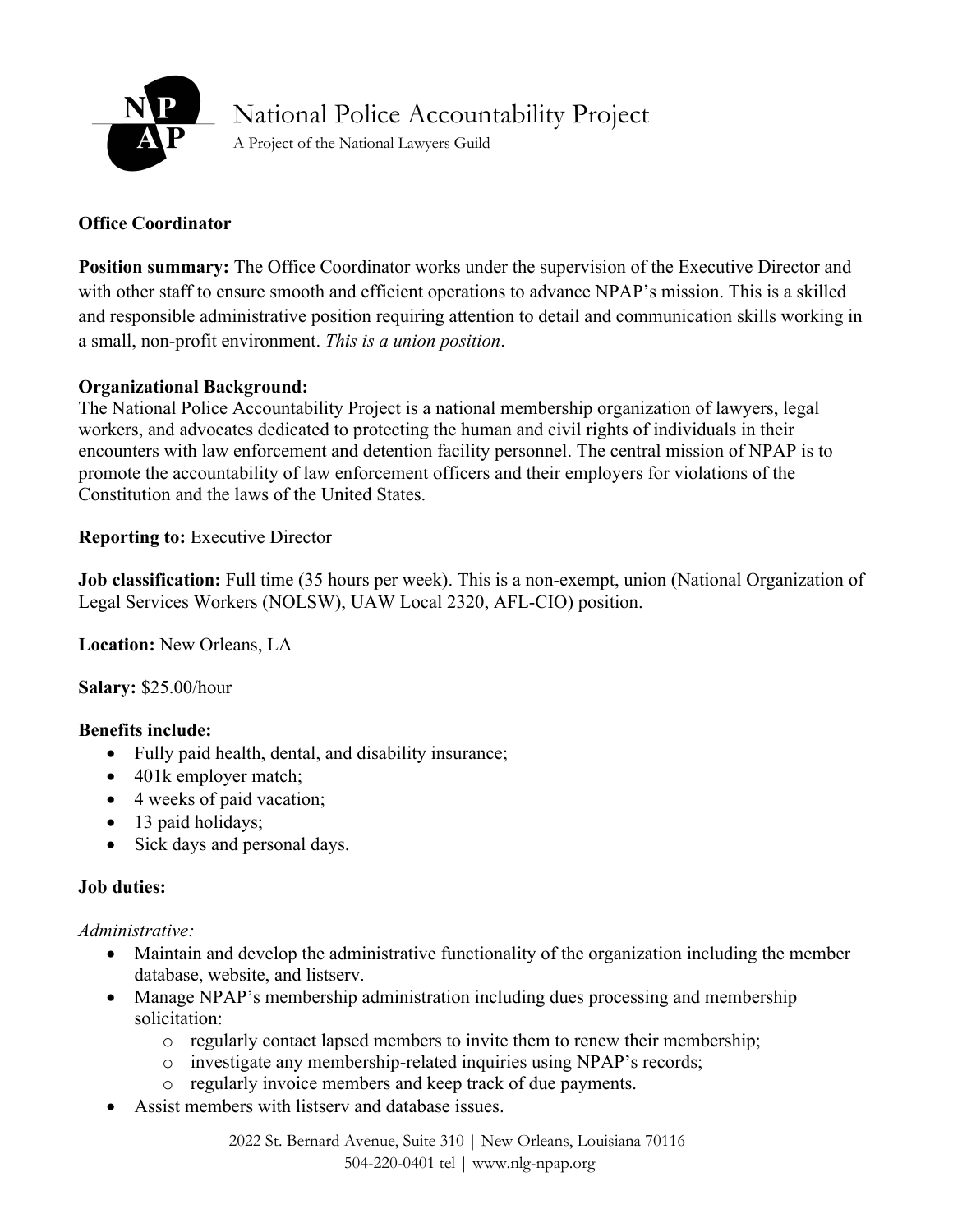

## National Police Accountability Project

A Project of the National Lawyers Guild

- Schedule meetings and conference calls, draft routine correspondence; otherwise assist in the coordination of internal committees as needed.
- Process and distribute incoming and outgoing mail, coordinate maintenance and repair of office equipment; purchase office supplies.
- Complete NPAP business registration filings and track compliance with state and federal lobbying rules.
- Communicate effectively on the phone and in person with NPAP members and the general public.
- Respond in a timely manner to all requests for legal assistance with appropriate referrals and other materials when applicable.
- Process and distribute incoming and outgoing mail.

## *Operations support:*

- Assist in organizing and maintaining organization records in Google Drive and Dropbox.
- Support operations staff in maintaining and updating NPAP website.

## *Educational Programs:*

- Assist Director in organizing the project's educational seminars and workshops, and complete related tasks (including CLE accreditation applications) as assigned.
- Assist Director on-site with seminar registration and other tasks necessary to offer well-organized events.
- Coordinate other events, e.g. webinars, and membership meetings and complete related tasks as assigned.

## *Research, Writing and Editing:*

• Generate/edit NPAP correspondence as requested by Executive Director.

## **Qualifications:**

#### *Required:*

- Commitment to NPAP's mission and values.
- One (1) to three (3) years of related experience.
- Proficiency in Microsoft Word, Excel, and Powerpoint as well as Google Drive and Dropbox.
- Excellent communication skills, both oral and written.
- Ability to multitask and prioritize in a dynamic work environment.
- Ability to work independently and as a member of a team.
- Strong attention to detail and ability to work with minimal supervision.
- Ability to develop effective work plans, organize details, set priorities, and meet deadlines.
- Ability to operate and troubleshoot standard office equipment.
- Interest and skill in learning new technologies to facilitate office processes.